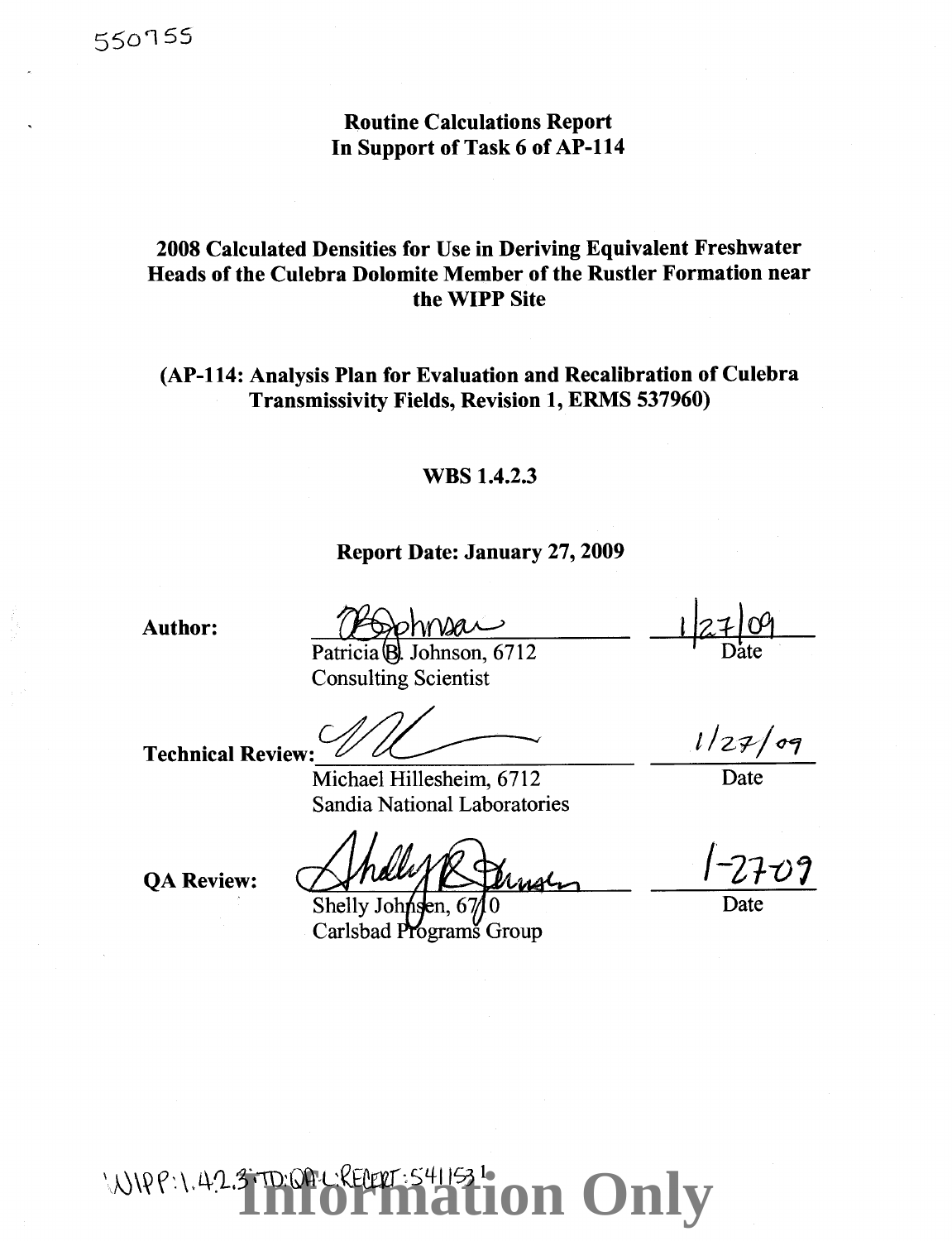### **Title of Calculation:**

2008 Calculated Densities for Use in Deriving Equivalent Freshwater Heads of the Culebra Dolomite Member of the Rustler Formation near the WIPP Site, in support of Task 6 of AP-114.

## **1. Planning Document:**

AP-114 (ERMS 537208): Analysis Plan for Evaluation and Recalibration of Culebra Transmissivity Fields, Task 6, Calculation of Freshwater Heads and Compilation of Transient Heads to be Used in T -Field Calibration.

Note: A slight deviation from the task 6 specifications in AP-114 is more recent data (2008) were used to calculate the densities for the wells than was specified in AP-114 (late 2004 or early 2005) so that more current head data could be used.

### **2. Description of Calculation Process:**

The densities of the water in the WIPP wells in the Culebra Dolomite Member of the Rustler Formation were calculated using pressure (both head and barometric) data collected by downhole pressure gauges, the depths of the pressure gauges, and the corresponding water level data. In-Situ miniTrolls or LevelTrolls were used to collect the downhole pressure data. Specifically, the measured pressure values were divided by the Troll depth minus the closest corresponding water level, and that result was then divided by 0.4335 (pressure to feet of water conversion), as depicted in the following equation:

$$
PD = \left[\frac{P_{meas} \cdot}{Z_1 - DTW}\right] / C
$$

Where,

*PD* =Pressure Density  $P_{meas*}$  = the measured pressure head (psia or psig)  $Z_I$  = installation depth of the transducer/Troll (ft)  $DTW =$ depth to water (ft)  $C$  = conversion coefficient (0.4335 psi/ft, for fresh water) Note:  $P_{meas*}$  is equal to  $P_{meas}$  for gauge (vented) sensors or  $P_{meas}$  minus barometric pressure (BP, psia) for absolute (non-vented) sensors.

When using pressure data from a LevelTroll (or from a miniTroll with a non-vented cable), the closest corresponding barometric pressure values were subtracted from the water pressures prior to dividing by the Troll depth minus the water level, then the results were divided by 0.4335. This calculation resulted in a density value for the date and time of the subject water level data and the closest corresponding pressure data. Depending on data availability, densities were calculated and averaged for a final value. Initially, attempts were made to consistently use June through August 2008 water level and pressure data to calculate the densities; however, because the data during this time period were not always available, some of the densities were calculated using data from other time periods. Attempts were also made to use at least four data points; however, water level data was limited for some wells. The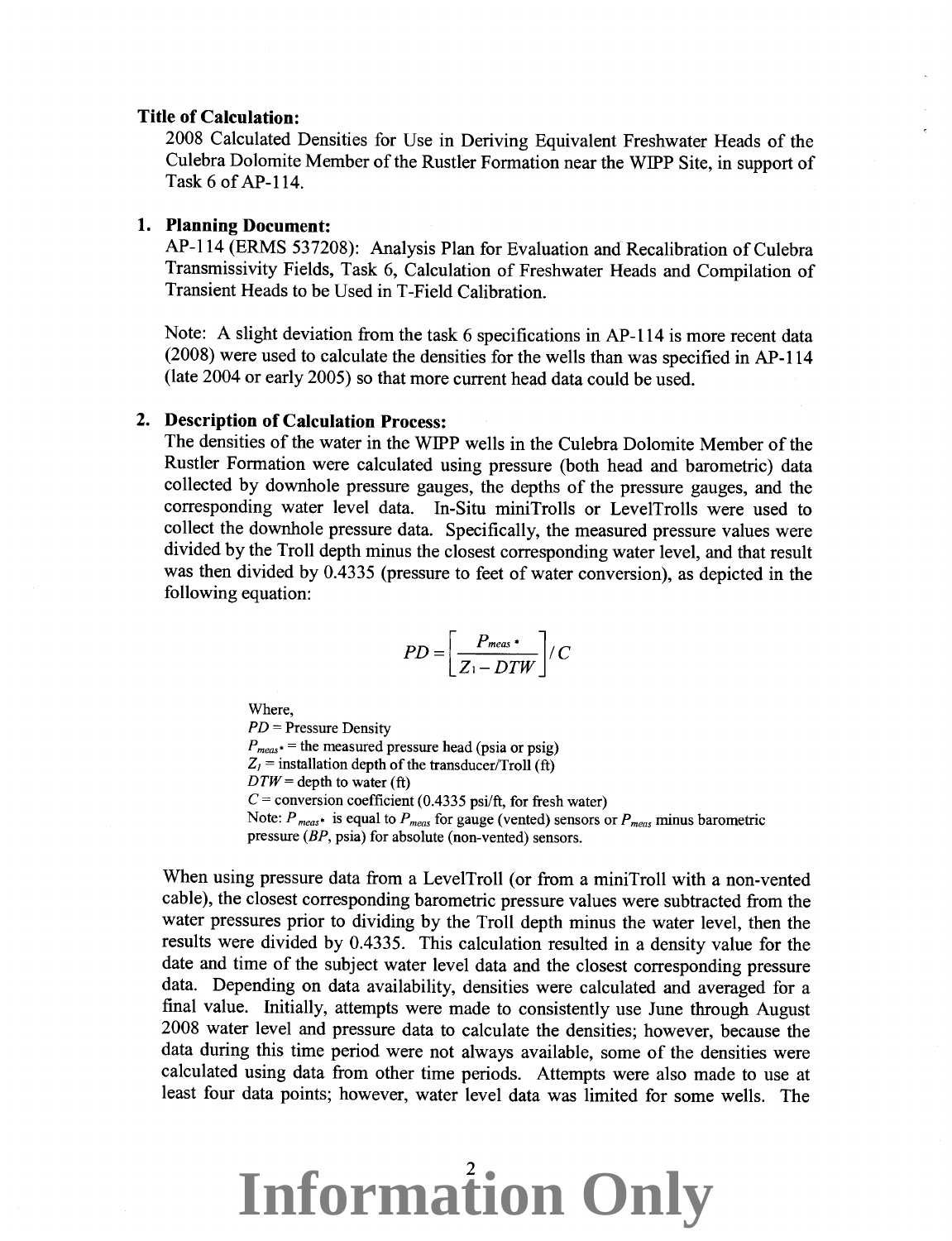densities are used for the purposes of calculating equivalent freshwater heads for the Culebra wells.

The densities were calculated in the *2008 Calc Densities.xls* file created in Excel. The worksheet *2008 Calc Dens* summarizes all of the resulting density values and supporting information for the calculated densities and the worksheet *2008 Calc Dens Formulas* provides the formulas in the worksheet. In addition, there are worksheets for each of the wells that include the actual data used for the calculations and a plot of the Troll pressure data. The resulting density values and the supporting information are included in the worksheet *2008 Calc Dens* and the formulas are included in the worksheet *2008 Calc Dens Formulas.* The spreadsheet entries were verified by Shelly Johnsen, Organization 6710. The columns in the worksheets and their contents are described below:

- $A -$ Monitor Well Well name
- $\bullet$  B 2008 Avg Calc Dens Average Calculated Density Value for 2008
- $C 2007$  Avg Calc Dens Average Calculated Density Value for 2007
- $D 2008 2007$  Diff- Difference between 2008 and 2007 densities (Column C- Column B)
- $E #$  of Dens Averaged number of density values averaged to get the final value
- $F Troll Mini$  or Level/Vented (v) or Non-Vented (nv) information on the type of Troll and cable used to collect pressure measurements
- $\bullet$  G Timeframe of Data Time period for pressure data used in calculations
- $H$  Troll File Name(s) File names for pressure data
- $I$  Troll Install Depth (ft BTOC/T) Depth the Troll was installed to below primary measuring point, either below top of casing or top of tubing
- $J$  Troll Ideal Install Depth (ft BTOC) Mid-Culebra depth below top of casing (unless otherwise noted)
- $K -$  Actual-Ideal Install Depth Number of feet the Troll was installed off Ideal, Column I minus Column J
- $L$  Date of Install Date the Troll was installed into the well
- $M$  Installation Logbook Page Reference to the logbook and page where the Troll installation was documented
- N Data Source/Other Issues Comments and or issues regarding data

### **3. Identification/Listing of Input, Input sources, and Output:**

- Excel spreadsheet including the data $-2008$  Calc Densities.xls
	- $\triangleright$  Worksheet 1 2008 Calc Dens (printed copy attached)
	- $\triangleright$  Worksheet 2 2008 Calc Dens Formulas (printed copy attached)
	- $\triangleright$  Worksheet 3 AEC-7
	- $\triangleright$  Worksheet 4 C-2737
	- $\triangleright$  Worksheet 5 ERDA-9
	- $\triangleright$  Worksheet  $6 H-2b2$
	- $\triangleright$  Worksheet 7 H-3b2
	- $\triangleright$  Worksheet 8 H-4b
	- $\triangleright$  Worksheet 9 H-5b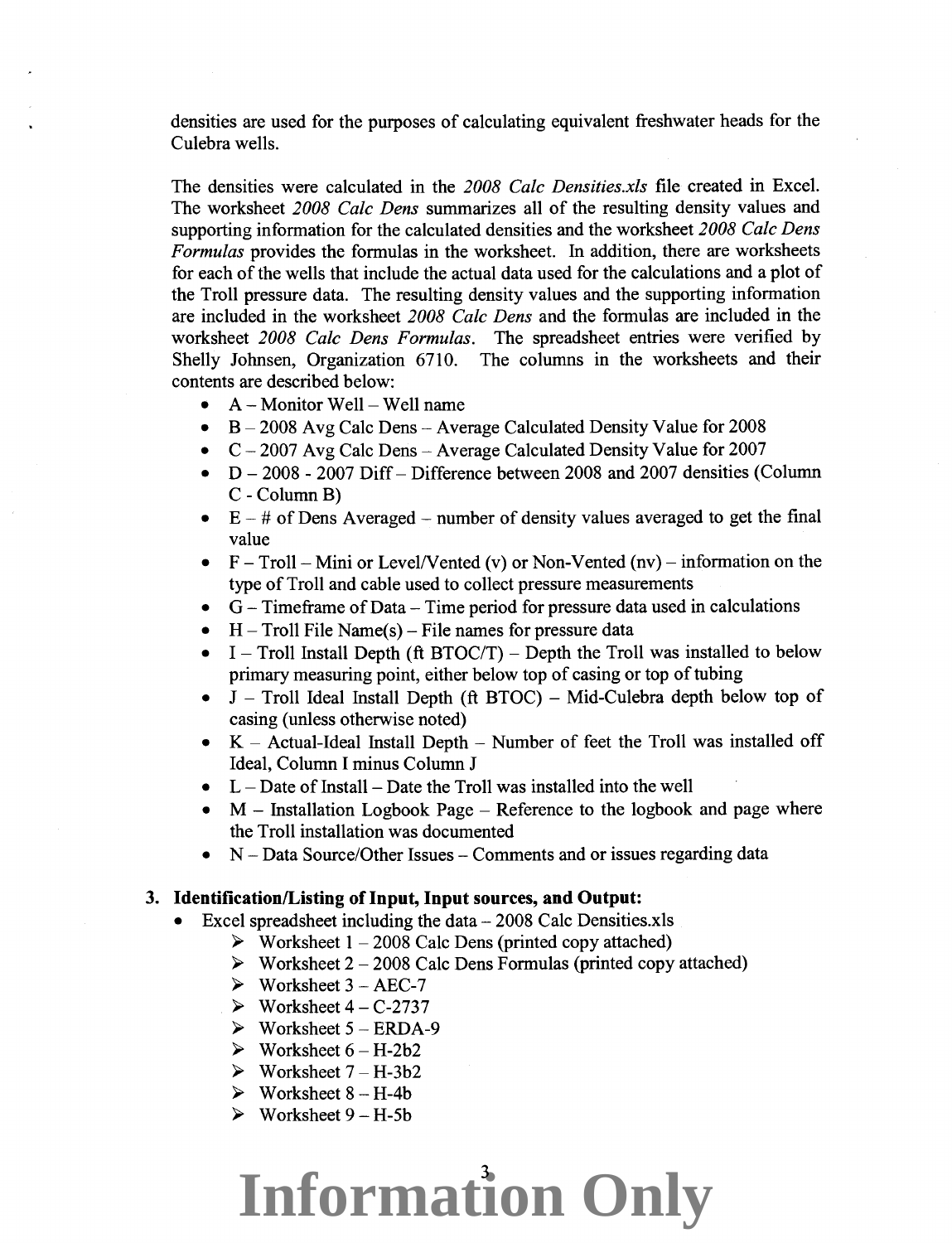- $\triangleright$  Worksheet 10 H-6bR
- $\triangleright$  Worksheet 11 H-7b1
- $\triangleright$  Worksheet 12 H-9c
- $\triangleright$  Worksheet 13 H-10c
- $\triangleright$  Worksheet 14 H-11b4
- $\triangleright$  Worksheet 15 H-12
- $\triangleright$  Worksheet 16 H-15R
- $\triangleright$  Worksheet 17 H-16
- $\triangleright$  Worksheet 18 H-17
- $\triangleright$  Worksheet 19 H-19b0
- $\triangleright$  Worksheet 20 IMC-461
- $\triangleright$  Worksheet 21 SNL-1
- $\triangleright$  Worksheet 22 SNL-2
- $\triangleright$  Worksheet 23 SNL-3
- $\triangleright$  Worksheet 24 SNL-5
- $\triangleright$  Worksheet 25 SNL-6
- $\triangleright$  Worksheet 26 SNL-8
- $\triangleright$  Worksheet 27 SNL-9
- $\triangleright$  Worksheet 28 SNL-10
- $\triangleright$  Worksheet 29 SNL-12
- $\triangleright$  Worksheet 30 SNL-13
- $\triangleright$  Worksheet 31 SNL-14
- $\triangleright$  Worksheet 32 SNL-15
- $\triangleright$  Worksheet 33 SNL-16
- $\triangleright$  Worksheet 34 SNL-17A
- $\triangleright$  Worksheet 35 SNL-18
- $\triangleright$  Worksheet 36 SNL-19
- $\triangleright$  Worksheet 37 WIPP-11
- $\triangleright$  Worksheet 38 WIPP-13
- $\triangleright$  Worksheet 39 WIPP-19
- $\triangleright$  Worksheet 40 WIPP-25

## **4. Data Qualification for Compliance Decision Analysis:**

Data sources provided in Column H (Troll File Name(s)), Column M (Installation Logbook Page), and in Section 7.0.

### **5. Software Used:**

Microsoft Office Excel 2003 SP2, Intel Pentium 2 Quad CPU processor under Microsoft Windows XP

### **6. Reviews:**

Technical: Michael Hillesheim, 6712 QA: Shelly Johnsen, 6710

### **7. References:**

• Troll installation data and SNL water level data from the following logbooks: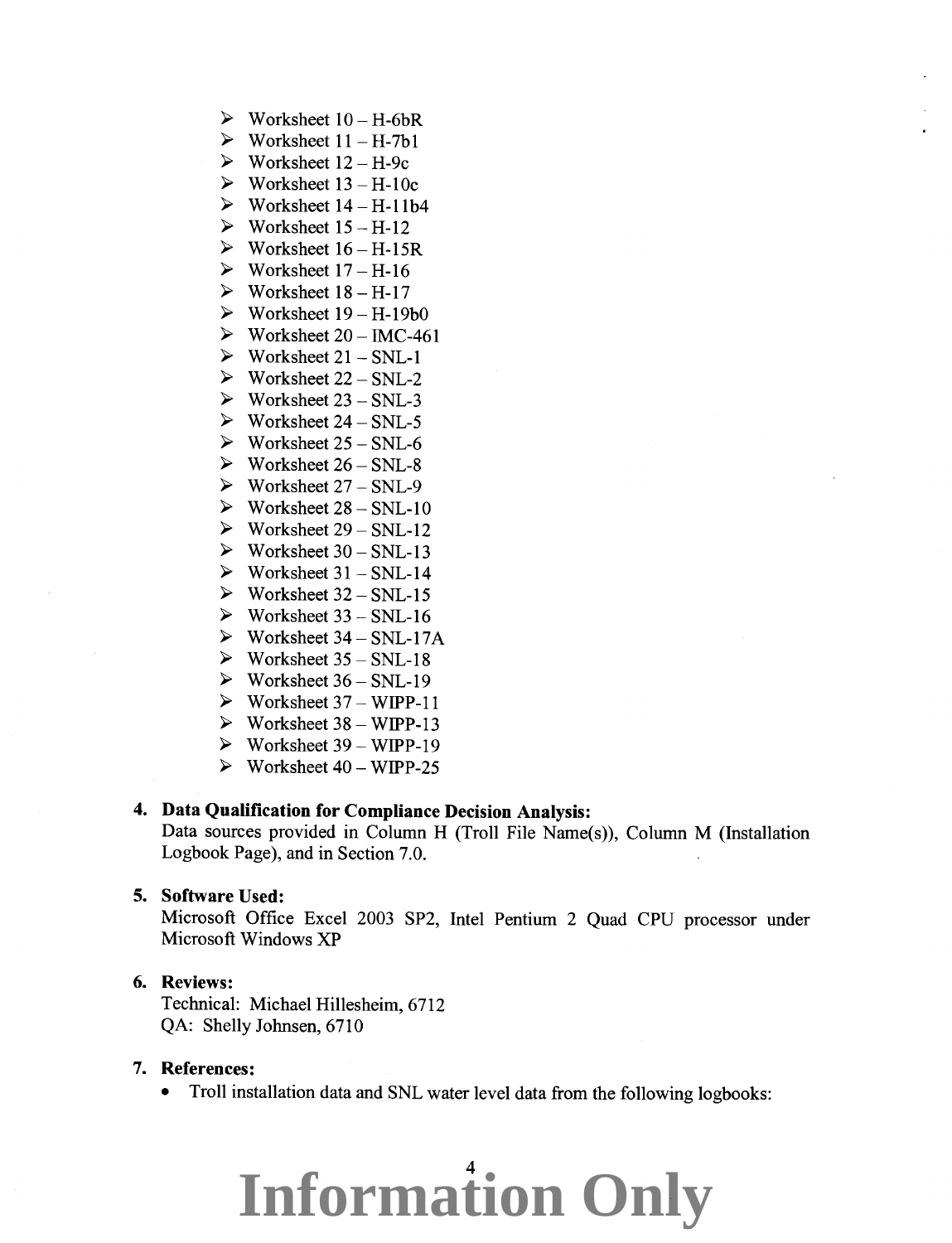Long-Term Monitoring Notebook (LTM)-4 (ERMS 547753) Long-Term Monitoring Notebook (LTM)-5 (ERMS 547072) Long-Term Monitoring Notebook (LTM)-6 (ERMS 548068) Long-Term Monitoring Notebook (LTM)-7 (ERMS 550179) Long-Term Monitoring Notebook (LTM)-8 (package ERMS 543277) Long-Term Monitoring Notebook (LTM)-9 (package ERMS 543277) WIPP Site Well Testing (WSWT)-11 (package ERMS 540244) WIPP Site Well Testing (WSWT)-12 (package ERMS 540244)

- WRES Water Level Data submitted to SNL in monthly memoranda (package ERMS 546636)
- Johnson, Patricia B., 2007 Calculated Densities for Use in Deriving Equivalent Freshwater Heads of the Culebra Dolomite Member of the Rustler Formation near the WIPP Site, May 2007, February 7, 2008 (ERMS 548127)
- Johnson, Patricia B., Culebra Center Depths for Use in Calculating Equivalent Freshwater Heads of the Culebra Dolomite Member of the Rustler Formation near the WIPP Site, Revision 2, August 7, 2008 (ERMS 549564)
- Mercer, J.W. and Snyder, R.P., Basic Data Report for Drillhole H-16 (Waste Isolation Pilot Plan- WIPP) (SAND89-0203)

### **8. List of Attachments:**

- 1. Printout of Excel file worksheet 2008 Calc Dens.xls
- 2. Printout of Excel file worksheet 2008 Calc Dens Formulas.xls
- 3. CD including the Excel file and documentation of calculation file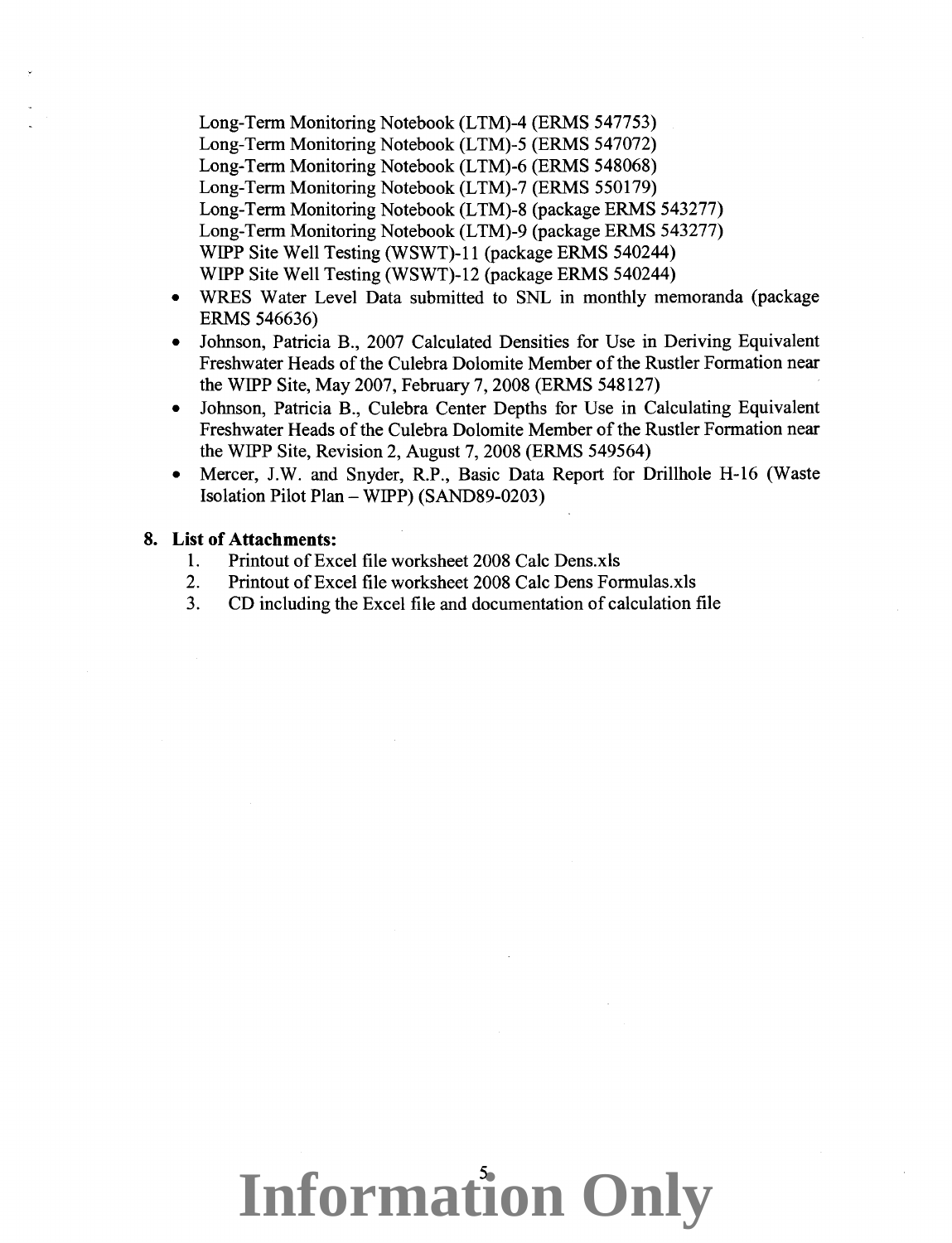ft BTOC = feet below top of casing ft BTOT = feet below top of tubing  $(v)$  = vented  $(nv)$  = non-vented  $NA = not applicable/available$ LTM = Long-Term Monitoring

INSWT = WIPP Well Site Testing<br>Barometric data are from Port-a-camp baro Troll files SN11064 2008-05-01 150000 prt-a-cmp(BARO3).bin and SN11064 2008-11-25 190000 Test #3.bin COM Despite 1 of 1 COM Despite 1 of 1 COM Despit

Notes:

## 2008 Calc Dens

| 2008 Calculated Densities |  |
|---------------------------|--|
|---------------------------|--|

|                    |       |                                                        |           |                       |                                                             |                        | Logo calculated periodica                                                                                    |                                     |                                                                 |                               |                                        |                                                |                                                                                              |
|--------------------|-------|--------------------------------------------------------|-----------|-----------------------|-------------------------------------------------------------|------------------------|--------------------------------------------------------------------------------------------------------------|-------------------------------------|-----------------------------------------------------------------|-------------------------------|----------------------------------------|------------------------------------------------|----------------------------------------------------------------------------------------------|
| A                  | В     | C.                                                     | D         | Е.                    | F                                                           | G                      | н                                                                                                            |                                     |                                                                 | К                             |                                        | M                                              | N                                                                                            |
| <b>Monitor Wel</b> |       | 2008 Avg   2007 Avg  <br>Calc Dens Calc Dens 2007 Diff | - 2008    | # of Dens<br>Averaged | Troll - Mini or Level/<br>Vented (v) or Non-<br>Vented (nv) | Timeframe of<br>Data   | <b>Troll File Name(s)</b>                                                                                    | Troll Instal<br>Depth (ft<br>ВТОСЛ) | <b>Troll Ideal Instal</b><br>Depth (ft BTOC/T)<br>(ERMS 549564) | Actual-Ideal<br>Install Depth | Date of<br>Install                     | Installation<br><b>Logbook Page</b>            | Data Source/Other Issues                                                                     |
| AEC-7              | 1.078 | 1.211                                                  | $-0.133$  | 2 <sup>1</sup>        | Level (nv)                                                  | July-August            | SN116451 061708 AEC-7 (C6) 2008-09-25 12.57.09.wsl                                                           | 872.40                              | 872.40                                                          | 0.0                           | 6/17/2008                              | <b>WSWT-12 p. 53</b>                           | breach in well casing was discovered and well was plugged<br>back between 2007 and 2008 data |
| C-2737             | 1.029 | 1.010                                                  | 0.019     | 3                     | Level (nv)                                                  | July-August            | SN116300 062608 C-2737(C18) 2008-09-24 07.52.59.wsl                                                          | 691.00                              | 691.00                                                          | 0.0                           | 6/26/2008                              | LTM-7 p. 133                                   | 691.0' BTOT SN116300, leaking packer replaced between<br>2007 and 2008 data                  |
| ERDA-9             | 1.067 | 1.047                                                  | 0.020     | $\mathbf{3}$          | Level (nv)                                                  | July-August            | SN102903 072308 ERDA-9(C9) 2008-09-24 07.38.06.wsl                                                           | 717.50                              | 716.8                                                           | 0.7                           | 7/23/2008                              | LTM-7 p. 148                                   | Troll lowered from 450.8' to 717.5' (mid-formation) between<br>2007 and 2008 data            |
| H-2b2              | 0.999 | 1.014                                                  | $-0.015$  | $\overline{2}$        | Level (nv)                                                  | November               | SN116450 111208 H-2b2 (C4) 2008-11-21 14.25.58 wsl                                                           | 635.50                              | 635.5                                                           | 0.0                           | 11/12/2008                             | $LTM-9p.21$                                    | Foreign water in well needs to be removed                                                    |
| $H-3b2$            | 1.038 | 1.042                                                  | $-0.005$  | $\overline{2}$        | Level (nv)                                                  | November               | SN133569 110608 H-3b2(C4) 2008-11-21 13.16.05.wsl                                                            | 660.60                              | 687.7                                                           | $-27.1$                       | 11/6/2008                              | $LTM-9p.6$                                     |                                                                                              |
| H-4b               | 1.013 | 1.015                                                  | $-0.002$  | 5                     | Mini $(v)$                                                  | June-August            | SN12807 2008-02-06 120000 H-4b(C6).bin, SN12807 2008-<br>06-25 090000 H-4b (C6).bin                          | 500.80                              | 504.1                                                           | $-3.3$                        | 2/6/2008,<br>6/25/2008                 | LTM-6 p.108,<br>LTM-7 p. 119                   |                                                                                              |
| $H-5b$             | 1.093 | 1.091                                                  | 0.002     | $\overline{4}$        | Mini (v)                                                    | June-August            | SN08276 2008-06-25 160000 H-5b(C6).bin                                                                       | 550.80                              | 910.3                                                           | $-359.5$                      | 6/25/2008                              | LTM-7 p. 128                                   |                                                                                              |
| H-6bR              | 1.033 | 1.034                                                  | 0.000     |                       | Level (nv)                                                  | November               | SN121044 110308 H-6bR(Cpump) 2008-11-13 11.25.39.ws                                                          | 609.65                              | 617.5                                                           | $-7.9$                        | 11/3/2008                              | WSWT-12 p. 92                                  | H-6b 2007 density value used for comparison. H-6bR testing<br>specific gravity is 1.041.     |
| H-7b1              | 0.994 | 1.002                                                  | $-0.008$  | 5 <sup>1</sup>        | Mini (v)                                                    | June-August            | ISN04558 2008-03-26 160000 H-7b1 (C9).bin                                                                    | 258.80                              | 269.9                                                           | $-11.1$                       | 11/5/2007,<br>3/26/2008                | LTM-5 p. 122,<br>LTM-7 p. 36                   |                                                                                              |
| H-9c               | 1.003 | 1.001                                                  | 0.002     | 3                     | Level (nv)                                                  | November -<br>December | SN110383 102008 H-9c (C15) 2008-12-16 14.15.37.wsl                                                           | 663.50                              | 663.5                                                           | 0.0                           | 10/20/2008                             | LTM-8 p. 109                                   |                                                                                              |
| H-10c              | 1.001 | 1.008                                                  | $-0.007$  | 3                     | Level (nv)                                                  | November<br>December   | SN129649 101508 H-10c(C5) 2008-12-16 13.46.49.wsl                                                            | 1372.10                             | 1372.1                                                          | 0.0                           | 10/15/2008                             | LTM-8 p. 93                                    | Foreign water in well needs to be removed                                                    |
| H-11b4             | 1.062 | 1.070                                                  | $-0.008$  | 3                     | Level (nv)                                                  | November<br>December   | SN134838 092408 H-11b4(C9) 2008-12-16 12.32.58.wsl                                                           | 736.28                              | 736.2                                                           | 0.1                           | 9/24/2008                              | LTM-8 p. 63                                    |                                                                                              |
| H-12               | 1.096 | 1.097                                                  | $-0.001$  | $\overline{2}$        | Level (nv)                                                  | November               | SN123363 111208 H-12(C16) 2008-11-21 10.00.30.wsl                                                            | 821.90                              | 838.4                                                           | $-16.5$                       | 11/12/2008                             | LTM-9 p. 17                                    |                                                                                              |
| <b>H-15R</b>       | 1.130 |                                                        |           |                       |                                                             |                        |                                                                                                              |                                     |                                                                 |                               |                                        | <b>WSWT-12 p.</b><br>105-106                   | Value is specific gravity. Data unavailable for calculation,                                 |
| H-16               | 1.039 | <b>NA</b>                                              | <b>NA</b> | $\overline{2}$        | Level (nv)                                                  | December               | SN116450 120508 H-16(C) 2009-01-08 09.50.43.wsl                                                              | 715.10                              | 715.09                                                          | 0.0                           | 12/5/2008                              | LTM-9 p. 69                                    | Ideal install per BDR (SAND89-0203) and LTM-9 p. 69                                          |
| $H-17$             | 1.120 | 1.133                                                  | $-0.012$  | $\overline{2}$        | Level (nv)                                                  | November               | SN102927 111708 H-17(C3) 2008-11-21 11.52.29.wsl                                                             | 694.80                              | 720.40                                                          | $-25.6$                       | 11/17/2008                             | $LTM-9p.24$                                    |                                                                                              |
| H-19b0             | 1.075 | 1.068                                                  | 0.007     | $\overline{4}$        | Level (nv)                                                  | June-August            | SN129856 062408 H-19b0(C8) 2008-10-20 08.42.26.wsl                                                           | 753.60                              | 754.0                                                           | $-0.4$                        | 6/24/2008                              | LTM-7 p. 110                                   |                                                                                              |
| <b>IMC-461</b>     | 1.019 | 1.005                                                  | 0.014     | 6                     | Level (nv)                                                  | May-August             | SN102920 121207 IMC-461 (C14) 2008-10-21 08.45.09.wsl                                                        | 376.80                              | 376.5                                                           | 0.3                           | 12/12/2007                             | LTM-6 p. 61                                    |                                                                                              |
| SNL-1              | 1.032 | 1.033                                                  | $-0.001$  |                       | Level (nv)                                                  | May-August             | SN110390 021408 SNL-1 (C15) 2008-11-06 12.43.54 wsl                                                          | 613.00                              | 612.9                                                           | 0.1                           | 2/14/2008                              | LTM-6 p. 123                                   |                                                                                              |
| SNL-2              | 1.015 | 1.012                                                  | 0.004     | $\overline{7}$        | Level (nv)                                                  | May-August             | SN110382 082708 SNL-2(C22) 2008-10-21 10.20.05.wsl,<br>SN110383 112107 SNL-2 (C21) 2008-08-27 08.21.57.wsl   | 475.00                              | 470.7                                                           | 4.3                           | 8/27/2008.<br>11/21/2007               | LTM-8, p. 42,<br>$LTM-6p.6$                    |                                                                                              |
| $SNL-3$            | 1.029 | 1.023                                                  | 0.006     | $\overline{7}$        | Level (nv)                                                  | May-August             | SN123361 110807 SNL-3(C8) 2008-07-23 13.32.11.wsl,<br>SN126694 072308 SNL-3(C9) 2008-10-21 13.39.18.wsl      | 767.30                              | 766.5                                                           | 0.8                           | 7/23/2008,<br>11/8/2007                | LTM-7 p. 154.<br>LTM-5 p. 131                  |                                                                                              |
| <b>SNL-5</b>       | 1.012 | 1.010                                                  | 0.002     | $\overline{7}$        | Level (nv)                                                  | May-August             | SN123363 022608 SNL-5 (C10) 2008-08-27 09.00.01.wsl                                                          | 651.10                              | 649.0                                                           | 2.1                           | 8/27/2008,<br>9/10/2007                | $LTM-8, p. 43,$<br>LTM-5 p. 45                 |                                                                                              |
| SNL-6              | 1.253 | 1.246                                                  | 0.008     | 7                     | Level (nv)                                                  | May-August             | SN116306 043008 SNL-6(C5) 2008-10-17 11.02.45.wsl                                                            | 1307.00                             | 1338.2                                                          | $-31.2$                       | 4/30/2008                              | LTM-7 p. 63                                    |                                                                                              |
| <b>SNL-8</b>       | 1.104 | 1.103                                                  | 0.001     | $\overline{7}$        | Level (nv)                                                  | May-August             | SN106823 121207 SNL-8 (C24) 2008-10-30 11.44.34.wsl                                                          | 968.30                              | 969.7                                                           | $-1.4$                        | 12/12/2007                             | LTM-6 p. 66                                    |                                                                                              |
| SNL-9              | 1.026 | 1.024                                                  | 0.002     | 11                    | Level (nv)                                                  | May-October            | SN121791 110807 SNL-9(C17) 2008-07-23 12.14.34 wsl,<br>SN102927 072308 SNL-9(C18) 2008-10-21 07.29.51 wsl    | 564.40                              | 567.2                                                           | $-2.8$                        | 7/23/2008,<br>11/8/2007                | LTM-7 p. 151<br>LTM-5 p. 132                   |                                                                                              |
| <b>SNL-10</b>      | 1.013 | 1.011                                                  | 0.003     | 7                     | Level (nv)                                                  | May-August             | SN110411 110807 SNL-10(C9) 2008-10-17 10.05.06.wsl                                                           | 611.50                              | 613.5                                                           | $-2.0$                        | 8/28/07,<br>11/8/2007                  | LTM-5 p. 36,<br>LTM-5 p. 132                   |                                                                                              |
| <b>SNL-12</b>      | 1.011 | 1.005                                                  | 0.006     |                       | Level (nv)                                                  | May-August             | SN116452 032608 SNL-12 (C10) 2008-11-06 10.34.24.wsl                                                         | 571.58                              | 570.9                                                           | 0.7                           | 3/26/2008                              | LTM-7 p. 35                                    |                                                                                              |
| <b>SNL-13</b>      | 1.028 | 1.027                                                  | 0.001     | 7 <sup>7</sup>        | Level (nv)                                                  | May-August             | SN121786 110807 SNL-13(C18) 2008-06-25 09 17:30.wsl,<br>SN116454 062508 SNL-13(C9) 2008-10-22 10.36.42.wsl   | 402.90                              | 401.2                                                           | 1.7                           | 10/25/2007.<br>11/8/2007.<br>6/25/2008 | LTM-5 p. 105,<br>LTM-5 p. 133,<br>LTM-7 p. 121 |                                                                                              |
| <b>SNL-14</b>      | 1.048 | 1.048                                                  | 0.000     | $\overline{7}$        | Level (nv)                                                  | May-August             | SN123367 110907 SNL-14(C16) 2008-09-24 08 50 47.wsl                                                          | 667.50                              | 669.5                                                           | $-2.0$                        | 11/9/2007                              | WSWT-11 p.<br>106                              |                                                                                              |
| <b>SNL-15</b>      | 1.232 | 1.228                                                  | 0.004     | $\overline{7}$        | Level (nv)                                                  | May-August             | SN116453 013008 SNL-15(C12) 2008-10-30 09.51.33.wsl                                                          | 919.50                              | 922.8                                                           | $-3.3$                        | 1/30/2008                              | LTM-6 p. 78                                    |                                                                                              |
| <b>SNL-16</b>      | 1.023 | 1.010                                                  | 0.012     | 7                     | Level (nv)                                                  | May-August             | SN110407 112007 SNL-16 (C4) 2008-08-26 15.03.01.wsl                                                          | 208.00                              | 206.3                                                           | 1.7                           | 11/20/2007                             | LTM-5 p. 153                                   |                                                                                              |
| <b>SNL-17A</b>     | 1.007 | 1.006                                                  | 0.001     | 6                     | Level (nv)                                                  | May-July               | SN110382 102407 SNL-17(C9) 2008-07-24 08.49.09.wsl                                                           | 349.50                              | 349.6                                                           | $-0.1$                        | 10/24/2007                             | LTM-5 p. 101                                   |                                                                                              |
| <b>SNL-18</b>      | 1.011 | 1.028                                                  | $-0.017$  | $\overline{7}$        | Level (nv)                                                  | May-August             | 116299 013108 SNL-18(C10) 2008-10-21 11.10.26.wsl                                                            | 548.80                              | 551.2                                                           | $-2.4$                        | 1/31/2008                              | LTM-6 p. 96                                    |                                                                                              |
| <b>SNL-19</b>      | 1.008 | 1.003                                                  | 0.004     | $\overline{7}$        | Level (nv)                                                  | May-August             | SN123384 032608 SNL-19 (C9) 2008-10-15 13.04.17.wsl                                                          | 354.58                              | 355.1                                                           | $-0.5$                        | 3/25/2008                              | $LTM-7p.17$                                    |                                                                                              |
| WIPP-11            | 1.035 | 1.038                                                  | $-0.003$  | $\mathbf{3}$          | Level (nv)                                                  | November<br>December   | SN110411 110608 WIPP-11(C19) 2008-12-17 12.19.04.wsl                                                         | 857.80                              | 857.80                                                          | 0.0                           | 11/6/2008                              | LTM-9 p. 12                                    |                                                                                              |
| <b>WIPP-13</b>     | 1.055 | 1.053                                                  | 0.003     | 8                     | Level (nv)                                                  | May-August             | SN126697 062508 WIPP-13(C9) 2008-10-22 09 08 32 wsl,<br>SN121345 101207 WIPP-13 (C8) 2008-06-25 10.27.27.wsl | 714.80                              | 715.30                                                          | $-0.5$                        | 10/12/2007,<br>6/25/2008               | LTM-5 p. 87,<br>LTM-7 p. 123                   |                                                                                              |
| <b>WIPP-19</b>     | 1.046 | 1.044                                                  | 0.002     | -8                    | Mini (nv)                                                   | May-August             | SN11358 2007-08-07 160000 WIPP-19b(C1).bin                                                                   | 741.30                              | 770.20                                                          | $-28.9$                       | 8/7/2007                               | LTM-4 p. 156                                   |                                                                                              |
| WIPP-25            | 1.010 | 1.011                                                  | $-0.001$  | 6                     | Mini (v)                                                    | May-August             | SN11028 2007-12-19 120000 WIPP-25 (C7).bin                                                                   | 459.50                              | 461.90                                                          | $-2.4$                        | 12/19/2007                             | WSWT-11 p.<br>123                              |                                                                                              |

Page 1 of 1